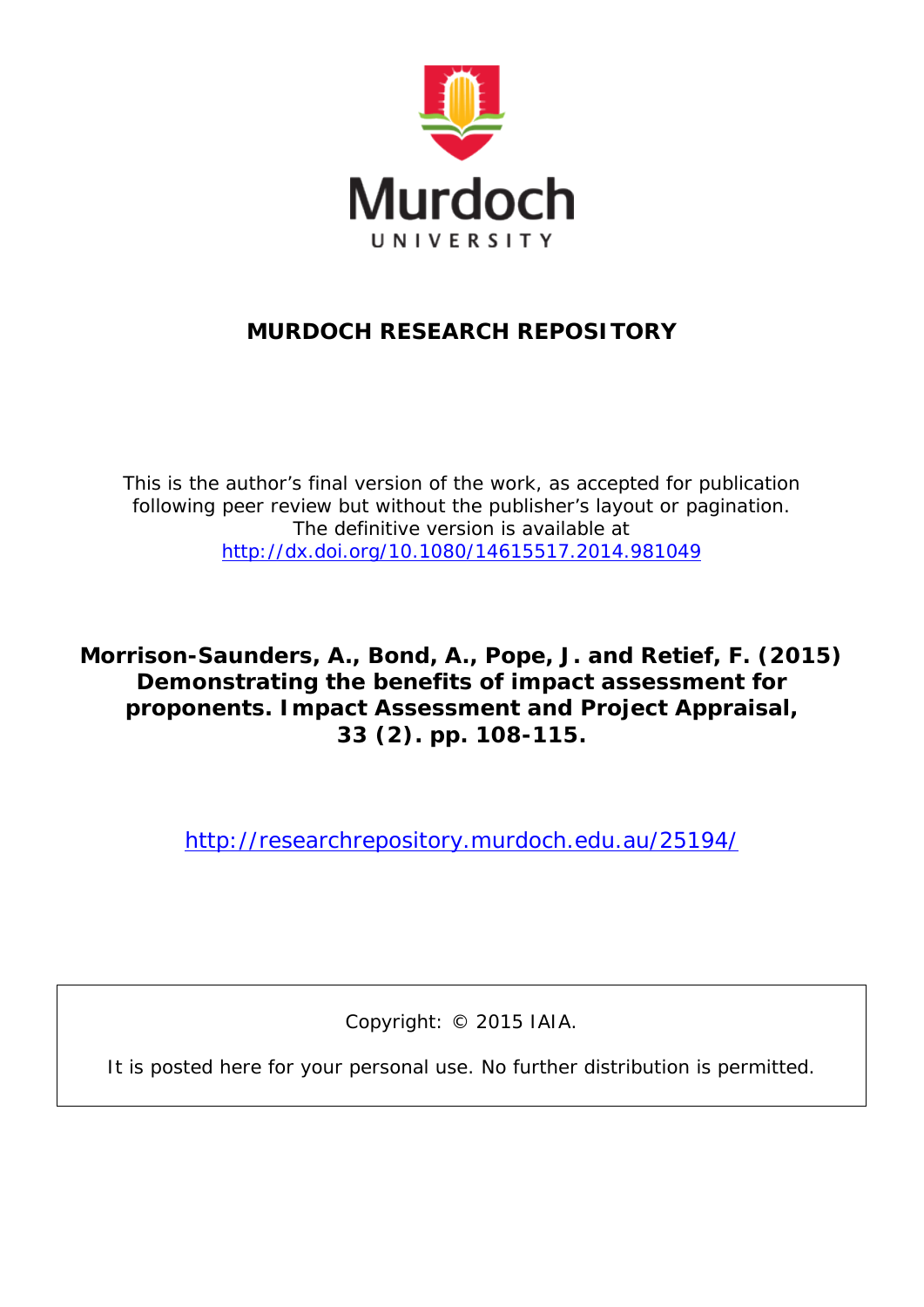## **Demonstrating the benefits of impact assessment for proponents**

**Angus Morrison-Saunders**\* - Murdoch University, Australia; North-West University, South Africa; Email A.Morrison-Saunders@murdoch.edu.au

**Alan Bond** - University of East Anglia, United Kingdom; North-West University, South Africa, Email alan.bond@uea.ac.uk

**Jenny Pope** - Integral Sustainability, Australia; North-West University, South Africa; Email jenny@integral-sustainability.net

**Francois Retief** - North-West University, South Africa, Email francois.retief@nwu.ac.za

\*corresponding author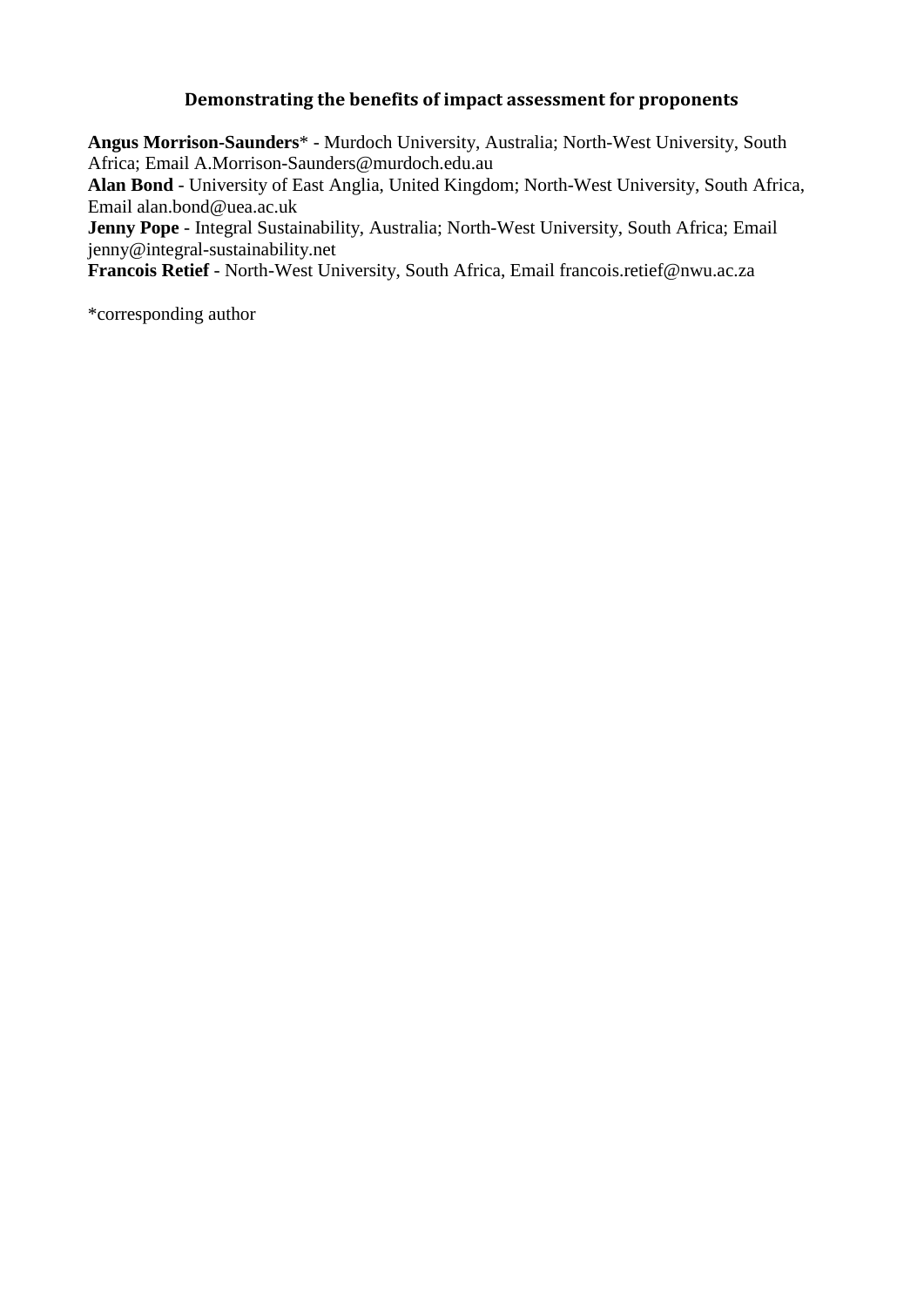## **Demonstrating the benefits of impact assessment for proponents**

## ABSTRACT

This paper is a call for more studies that explicitly demonstrate the benefits of impact assessment to proponents. While the community of impact assessment practitioners generally believe that impact assessment is beneficial (to all stakeholders), empirical demonstration of this, particularly to project proponents, is warranted, and especially in financial terms. While many impact assessment benefits are intangible in nature, learning from the business and management literature shows how such benefits can usefully be measured based upon perceptions of managers within proponent agencies in tandem with archival material. A framework of the nature of impact assessment benefits for proponents, and their relative tangibility is presented along with a five step methodology for determining benefits. We now call upon impact assessment researchers and practitioners alike to use this framework and methodology to structure investigations from practice that will contribute to an empirical database for demonstrating the benefits of impact assessment to proponents.

Keywords: impact assessment benefits, proponents, cost-benefit analysis, effectiveness

# **1. Introduction**

This paper is a call to practitioners and researchers alike to explicitly demonstrate the benefits of impact assessment for proponents in practice. And to do so in a simple but convincing manner. Our starting point and rationale are the concerns we have previously raised about the threat of cut-backs in impact assessment by governments around the world in the face of economic recession (Morrison-Saunders et al 2014), and our belief that: "impact assessment is faced with serious and potentially fatal threats to its existence from governments and others to whom impact assessment is nothing but an expensive and timeconsuming regulatory hurdle" (Pope et al 2013, p7). While the community of impact assessment practitioners generally believe that impact assessment is beneficial, we have also previously noted that: "demonstrating the value of the benefits of IA [impact assessment] to all stakeholders has been an elusive quest for practitioners and researchers" (Bond et al 2014, p46). We argue here that in the face of the perceived threats to impact assessment that we see, it is imperative that more efforts are made to demonstrate its benefits. This paper seeks to contribute to future research in this area by offering a simple framework that can be used to structure such research, thereby enhancing comparability of studies and enabling a database of evidence to be built over time.

It has been previously pointed out by many authors, notably Bartlett and Kurian (1999), that impact assessment works in many different ways, and the influence of impact assessment therefore extends well beyond the management of actual impacts on the receiving environment. Whereas impact assessment follow-up, defined as "the monitoring and evaluation of the impacts of a project or plan (that has been subject to EIA [environmental impact assessment]) for management of, and communication about, the environmental performance of that project or plan" (Marshall et al 2005, p176), has been the subject of considerable research, the wider influence of impact assessment has received less attention. This can at least partly be attributed to the methodological challenges associated with evaluating the more intangible outcomes, especially as changes catalysed by impact assessment may only become apparent over time, such as learning within stakeholder organisations.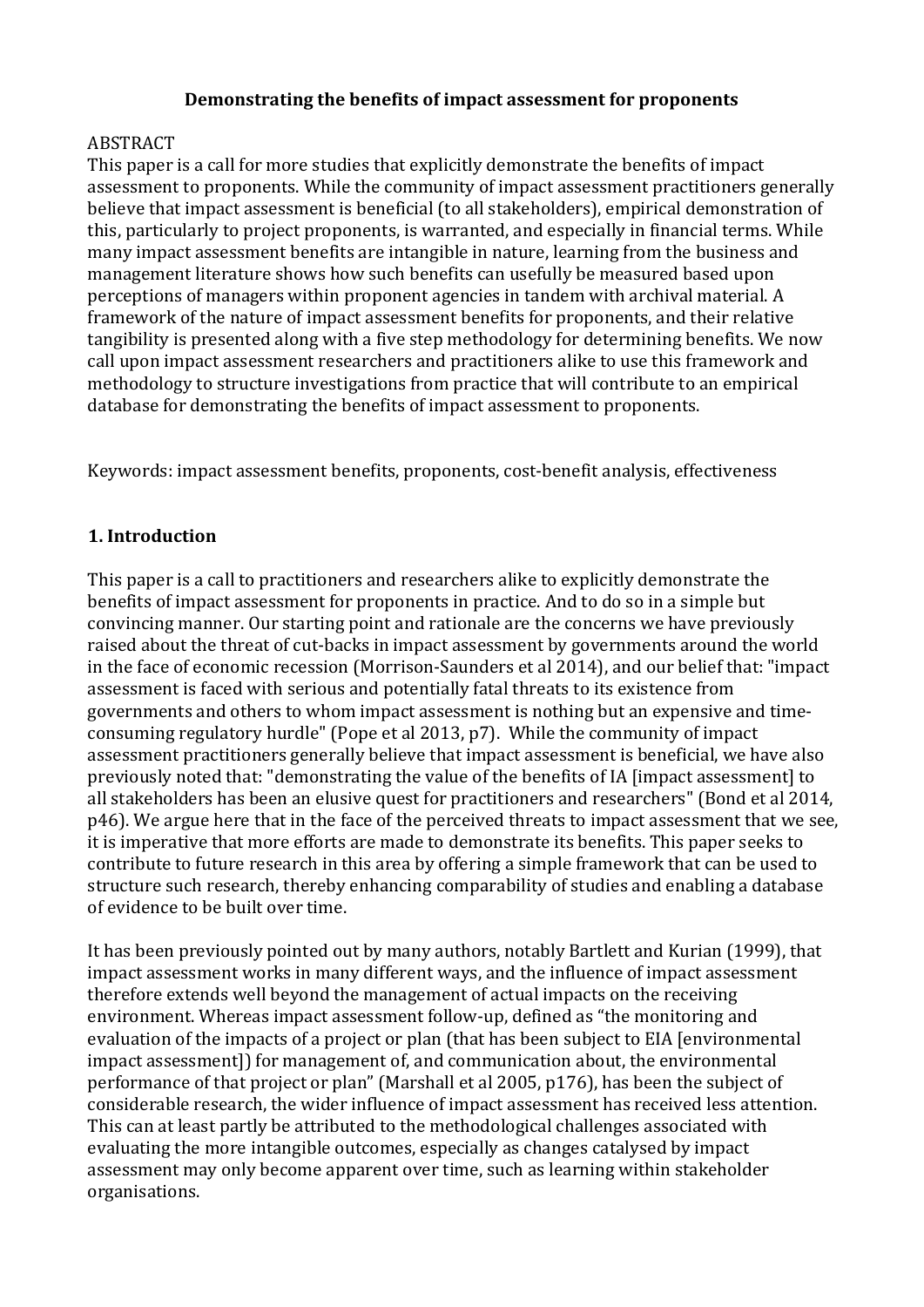In seeking to redress this imbalance, we focus in this paper on one specific type of stakeholder organisation: the proponent. We have several reasons for doing so. Firstly, it is the actions of proponents that drive the need for impact assessment in the first place, so they are clearly a vital stakeholder; secondly, proponents are the main funders of impact assessment and hence have considerable influence over how it is conducted; and thirdly, in our experience it is often the proponent organisations leading the charge against impact assessment and pushing regulators towards 'streamlining' and 'cutting green tape' (e.g. Middle et al 2013; Morrison-Saunders et al 2014). For proponents, the credibility of impact assessment lies in its ability to offer benefits in excess of costs. In practice, as Fuller (1999) found, this translates into an expectation by proponents that impact assessment should deliver permission to develop at the least cost in the least time, approval to develop being a bankable benefit of impact assessment to proponents, as we shall discuss in more detail later. There may also be less obvious, less tangible benefits to proponents that emerge over time: for example Bartlett and Kurian (1999, p421) in discussion of their organisational politics model of impact assessment, suggest that "one possibility is that [impact assessment] may change the internal politics of an organisation required to undertake it" and it is conceivable that such changes might bring about longer-term benefits to the organisation. Thus, when we speak of benefits, we mean both the tangible and intangible benefits, and argue that it is essential to be able to identify and demonstrate all such benefits. In the absence of demonstration of benefits it is not surprising that some proponents see impact assessment as a regulatory burden rather than as a value-adding process, and may merely pay lip service to it, or even actively oppose it. We also acknowledge that the language of developers is money, and will consider the demonstration of benefits in financial, as well as qualitative terms.

The focus on proponents means that this paper and the framework it proposes are particularly aimed at forms of impact assessment in which the proponent is distinct from the regulator, which is typically true of project-level impact assessment. It may also be true of strategic environmental assessment (SEA) of policies, plans and programmes, but we recognise that in some systems the SEA is undertaken as part of developing the plan and hence the proponent and assessor can be one and the same entity. Proponents could come from the private or the public sectors, or a combination of both in the case of public-private partnerships. We consider that the need to demonstrate benefits is equally important for the private and public sectors alike.

We commence in Section 2 by critically reflecting upon work that has already been done in relation to demonstrating the benefits of impact assessment. Given the central role of proponents in this paper, we found it useful to draw upon models and wisdom derived in business and management literature to support the development of our framework. In particular we found a useful body of work relating to valuing the contribution of investments in information systems by individual companies. This literature has also grappled with the identification and measurement of benefits to endeavour to justify (or otherwise) the considerable resource implications of technological change. We reflect in Section 3 on some key learnings from this sector of relevance to the consideration of benefits within impact assessment. We use this literature as the basis for the development of a framework for categorising benefits in Section 4. It is important to emphasise at this point that our proposed framework merely offers a structure for future research; we do not pre-empt this research by specifying what all the potential benefits of impact assessment to proponents might be. In Section 5, we illustrate our framework with examples drawn from the published literature on impact assessment benefits to demonstrate its utility, but recognise the evidence of benefits is incomplete and call on researchers and practitioners to fill the gaps. Finally, we conclude with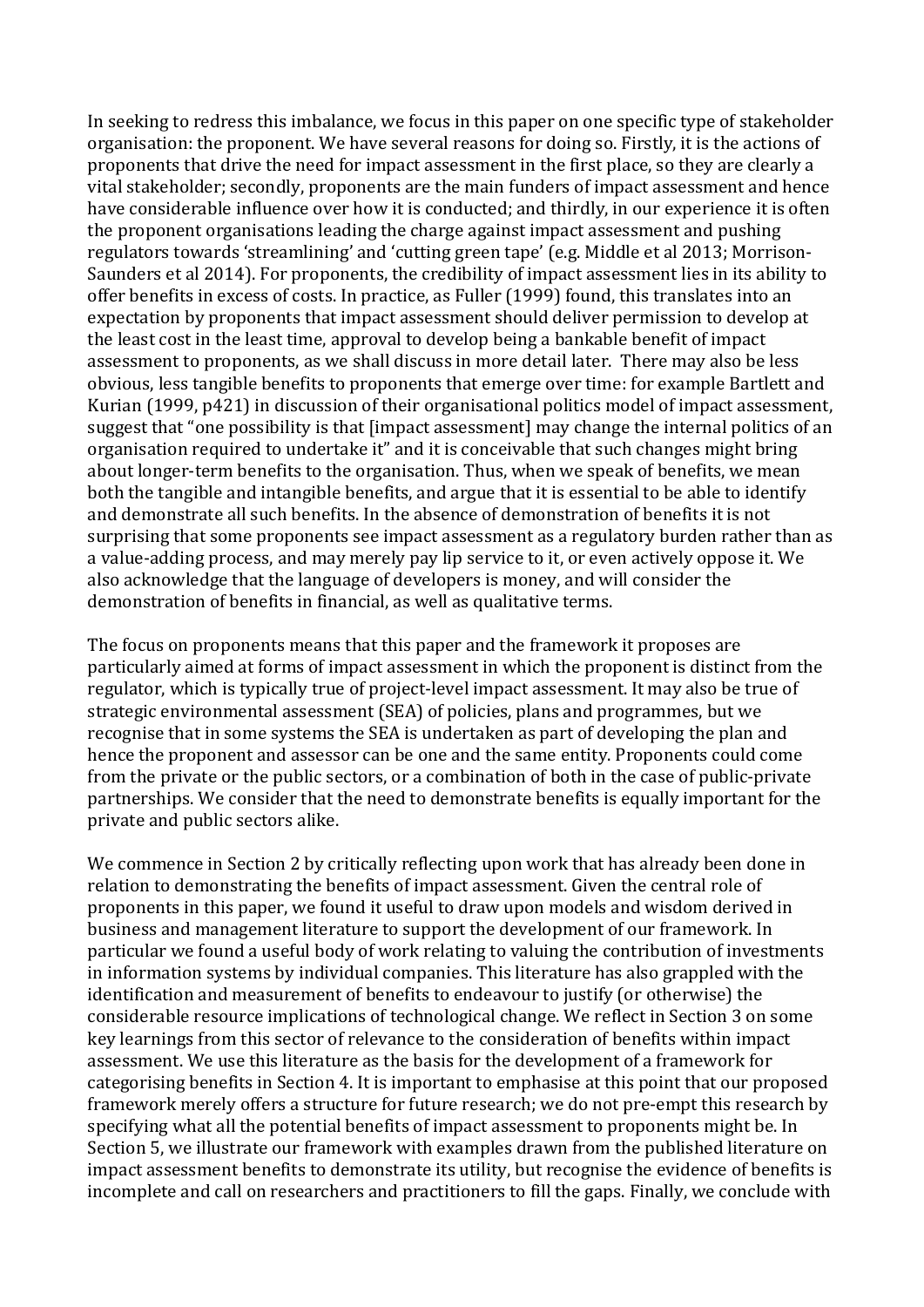a critical reflection on the framework proposed and present the broad outline of a methodological approach which can complement the framework as a means to focus research and learning in a traditionally rarely explored area of impact assessment.

## **2. Demonstrating the benefits of impact assessment – an overview of progress to date**

It is not our intention to reproduce or attempt to summarise the scope of viewpoints and ways of framing or investigating the benefits of impact assessment in the previously published work here. We are supportive and appreciative of this important body of work. However, our sense is that, like Brown and McDonald (1995) essentially cautioned, studies of the benefits and effectiveness of impact assessment processes have remained largely as academic exercises carried out by researchers typically operating independently. We recognise that practitioners frequently report on successful impact assessment practice case studies at events such as the annual International Association for Impact Assessment (IAIA) conferences, but no sense of a united vision around the benefits of impact assessment has emerged to date. Oosterhuis (2007, p11) reported that he had: "not encountered any studies trying to estimate the environmental benefits of EIA in terms of the (quantified or even monetized) environmental improvement (or prevention of environmental damage) that can be attributed to the EIA procedure". In the face of the perceived threats to impact assessment we identified at the outset of this paper, we would like to see a more concerted effort, and especially targeted towards understanding impact assessment benefits for proponents. In saying this we acknowledge that we have an open ended understanding of the range of potential benefits and are reluctant to define benefits in any fixed way. This is different from the understanding of effectiveness which is specifically linked to a particular definition of the nature and purpose of impact assessment within different contexts, as pointed out by Elling (2009) and echoed by Morgan (2012).

In relation to our rationale for writing this paper, we also note that the messages around the benefits of impact assessment do not appear to be reaching all stakeholders. Upon reflection on the literature, we can identify several explanations for why this might be the case. We begin by reiterating two points made by Brown and McDonald (1995) that would appear to remain relevant today just as much as they did two decades ago. Firstly they stated that: 'Measuring the effectiveness and efficiency of EA are critical to assessing its achievements, but even after two decades of experience [i.e. now four decades], this is difficult because the necessary research has not been done' (p67). The implication here is that there is more discussion around how to determine impact assessment effectiveness in a theoretical sense, rather than empirical studies that apply the models that have been advanced. Secondly Brown and McDonald (1995) observed that extant effectiveness studies were generated from within the impact assessment community of practitioners, 'without the concomitant fundamental post-audit investigations required and input from other players' (p67). Whilst we are equally guilty of this limitation within this paper, our intention is to put forward a simple framework that will enable the benefits of impact assessment to proponents to be investigated and understood for refinement and advancement by all stakeholders. While there may be: "widespread consensus that EIA can contribute to significant environmental benefits" as Oosterhuis (2007, p11) claims based upon review of material generated by the impact assessment community, it is only if there is support for impact assessment across a broad section of society, and especially the proponents of development who are required to carry out impact assessment studies, that its future can be assured. Thus it is essential that the benefits to other stakeholders, and particularly to proponents, be investigated, evaluated and demonstrated; the framework we put forward points to a staged methodological approach for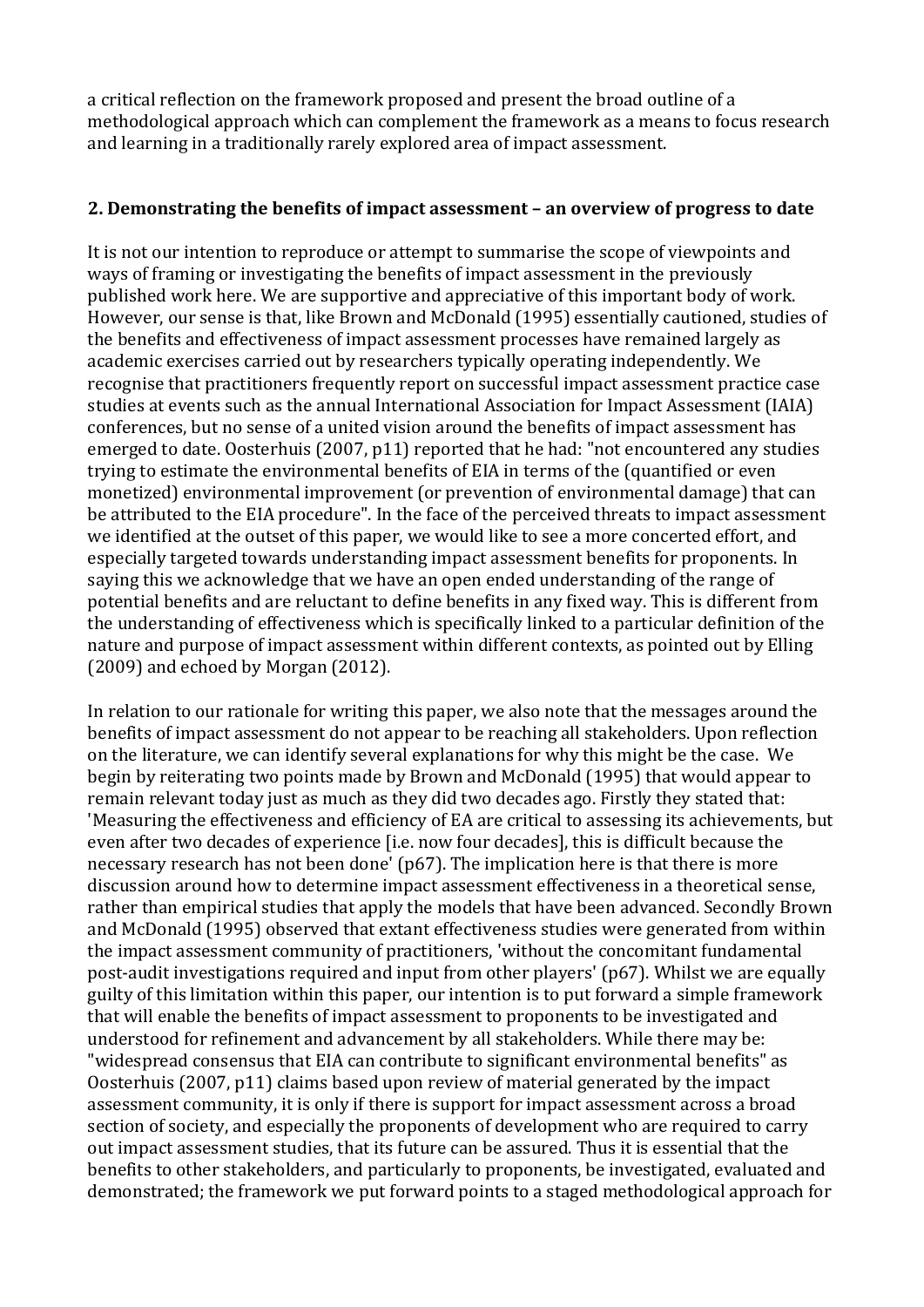#### doing this.

We are aware of some research recording proponent support for impact assessment. For example Annandale and Taplin (2003) reported that the majority of senior mining company executives from Australia and Canada in their study saw impact assessment as a "catalyst for integrating environmental design into the early planning of a project, thereby alleviating the need to spend money on overcoming environmental problems once a poorly designed project has been commissioned" (p383). Similarly a survey of proponents reported both direct and indirect effects of the federal environmental impact assessment regime in Australia to be an important driver of environmental benefits realised through the process (Macintosh, 2010). Anecdotally we have heard proponents to declare that obtaining an impact assessment approval is an important business outcome with respect to obtaining finance for new development ventures. This underscores the value presumably attributed to impact assessment by the major international financial institutions as evidenced by their establishment of their own voluntary Equator Principles, which require impact assessment to be undertaken should a recipient country for a funded development project not have an adequate system already in place (Macve and Chen, 2010). It also aligns with an identified benefit of impact assessment associated with the "legitimation of sound projects" (Ortolano and Shepherd, 1995, p9). The strongest advocacy we are aware of for the business benefits of impact assessment comes from Annandale and Taplin (2003) who reported that representatives from a significant majority of proponent companies in their survey: "indicated that the environmental approvals process should be considered to be an important determinant of investment strategy" (p392).

It is interesting to note that there seems to be a presumption in some circles that impact assessment is automatically assumed to be considered to be an overall cost burden to proponents rather than offering net benefit. Perhaps this is best illustrated in terminology employed in recent years describing impact assessment as 'green tape' (e.g. Middle et al 2013) or calling for 'streamlining' of processes because of perceived impediments to business (e.g. Morrison-Saunders et al 2014). Also of concern is an apparent bias in the framing of studies that do investigate the perceptions of proponents regarding impact assessment costs and benefits. For example, Annandale and Taplin (2004) drew attention to two industry studies within Australia from the early 1990s that: "were clearly designed with an underlying assumption that environmental approvals regulation is a cost burden" (p393) while Macintosh (2010) posed: "leading questions on cost-effectiveness" (p186) of impact assessment to proponents with several explicitly about aspects such as costs of referral, assessment, delay and compliance in relation to the federal Australian impact assessment regime, but no question was put to them specifically regarding benefits of the process. In this context, the conclusions of Annandale and Taplin (2004) outlined previously regarding overwhelming support by proponents for impact assessment are refreshing (and these authors very clearly expressed their methodology and sample size to demonstrate the robustness of their investigation). Naturally, we would like to see suitably neutral or wellbalanced future research carried out in this area, and we re-broadcast the statement of Annandale and Taplin (2004, p395) that "it would appear relevant for further research to focus in more detail on why it was that companies viewed EIA as a 'benefit'".

As suggested above, some of the models for explaining how impact assessment works in practice (e.g. Bartlett and Kurian, 1999) or for determining effectiveness (e.g. Chanchitpricha and Bond, 2013), even simply lists of the benefits of impact assessment (e.g. McDonald and Brown, 1995; Ortolano and Shepherd, 1995; Oosterhuis, 2007) involve multiple topics or divisions of investigation, sometimes each containing further criteria or sub-topics to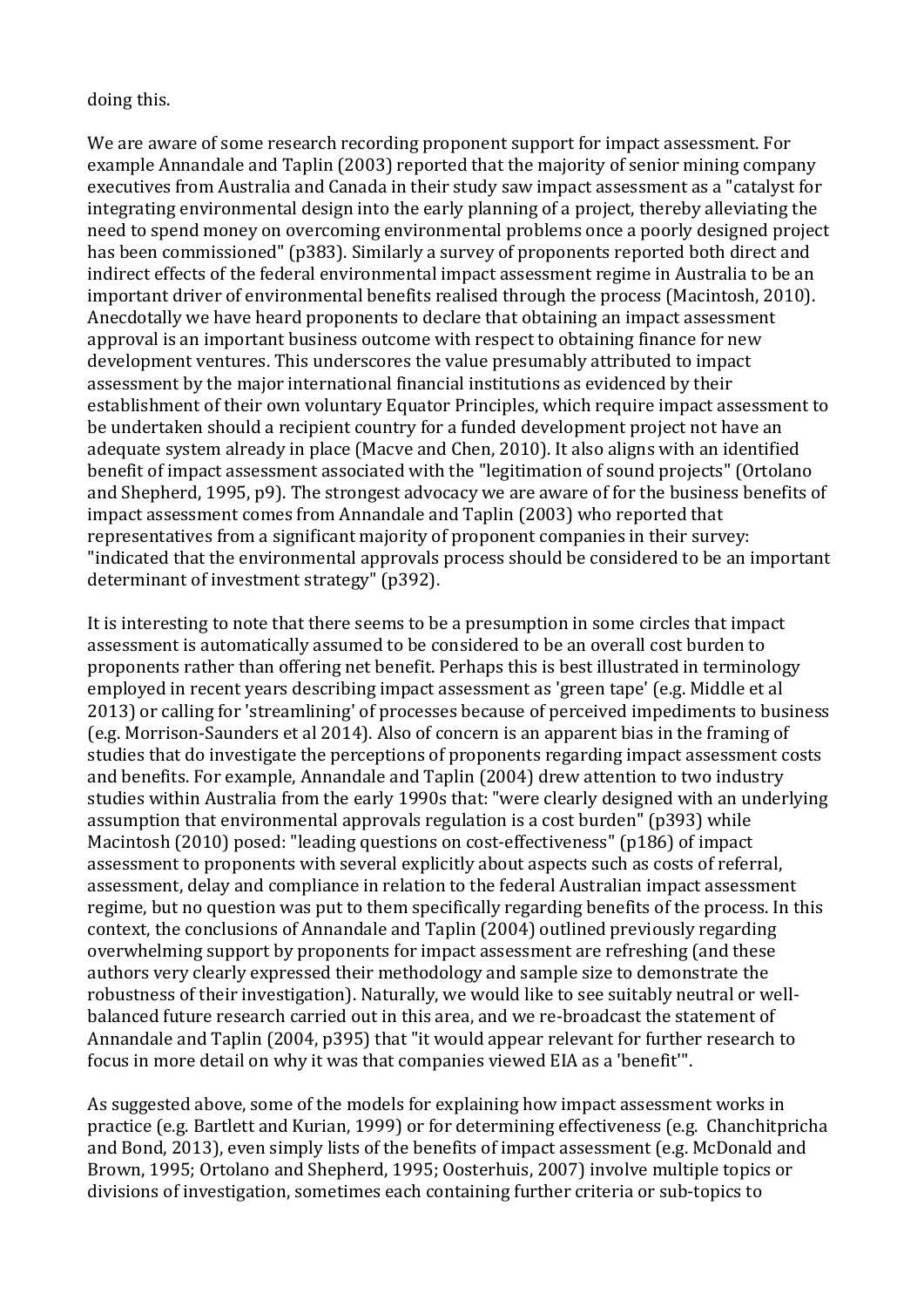consider. We speculate that perhaps the complexity of existing frameworks for determining the benefits of impact assessment inhibits uptake by researchers and practitioners.

We return to the subject of the demonstrated benefits of impact assessment in Section 5 where we use examples from the literature to populate and hence demonstrate the use of our framework.

# **3. Frameworks for determining benefits**

To clarify our thinking on how best to synthesise notions of the benefits of impact assessment into a simple framework that is cognitively manageable, we found it useful to turn to the business and management literature. Experience has been gained in this field around how to account for intangible as well as tangible benefits, in this instance for companies investing in new information systems infrastructure. In the business and management literature there is significant focus on tangible versus intangible benefits with a recognition that both need to be measured to fully account for the benefits of system development. Remenyi (et al, 2007) employs the following definitions:

"a tangible benefit is one that directly affects the organization's bottom line [i.e. profitability] and an intangible benefit does not. An intangible benefit has an indirect impact on the organization's productivity and performance" (Remenyi et al, 2007, p28).

In a similar vein, Irani and Love (2001) developed a taxonomy for classifying benefits based on Financial, Non-Financial and Partly/Totally Intangible benefits, and throughout their paper they employ the expression "intangible and nonfinancial benefits and costs". As might be expected, all of these authors we have cited report that intangible benefits are difficult to measure. Murphy and Simon (2002) cite a similar view from an earlier study by Hares & Royle (1994), noting that these authors also argued that the boundary between tangible and intangible benefits is a fuzzy one. This resonates with impact assessment in that the tangible costs are easy to assess, whereas many benefits are largely intangible. In the business and management literature, Lev and Zarowin (1999) note that changes in firms, in this case the investment in information systems: "are immediately expensed, while benefits of change are recorded later and are not matched with the previously expensed investments" (pp353-354). This means that: "the fundamental accounting measurement process of periodically matching costs with revenues is seriously distorted, adversely affecting the informativeness of financial information" (Lev and Zarowin (1999, p354). By extrapolation it is clear that the same challenge is faced when trying to determine the benefits of impact assessment for proponents. It is easy enough to quantify and account for the financial costs of doing impact assessment (e.g. such as in the work of Retief and Chabalala 2009 and Macintosh, 2010), but less clear whether the benefits of doing impact assessment will ever be presented in the same terms.

The matter of quantification of intangible benefits receives considerable attention in the business and management literature, for example, as reviewed by Murphy and Simon (2002). They draw upon the work of Litecky (1981) who proposed two assumptions as a precondition to quantifying benefits as follows:

First, both tangible costs and benefits are relatively easy to estimate, whereas intangible benefits are quite difficult to estimate. Secondly, tangible costs are ordinarily much greater than tangible benefits, and intangible costs are often insignificant (Murphy and Simon, 2002, p305).

If these assumptions are applied to impact assessment, the inference for a proponent is that the known costs of conducting impact assessment are higher than the known benefits. Any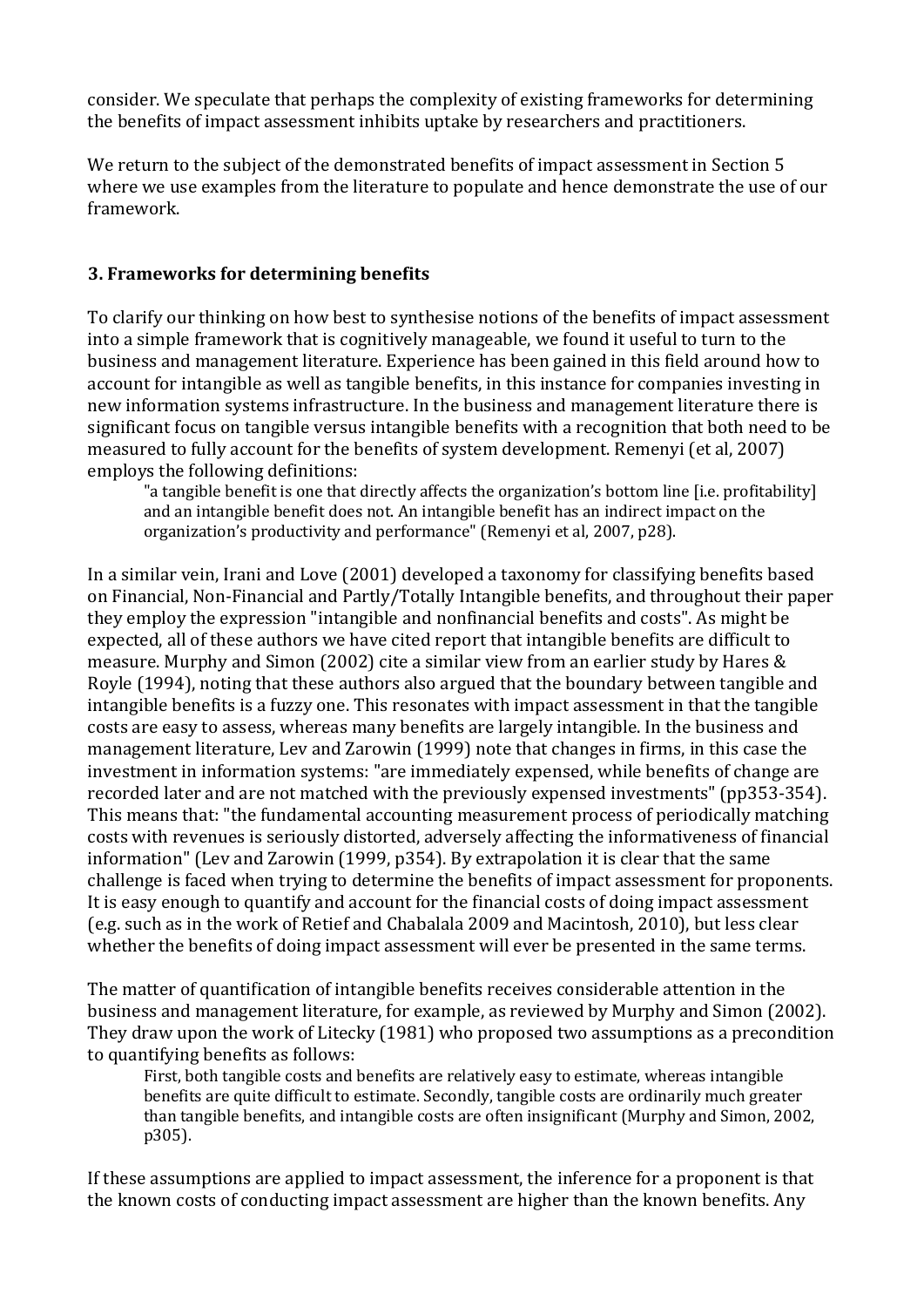unknown costs are likely to be negligible in comparison to the known costs. Unknown benefits remain unknown – which is the basis for the current concern over the cost effectiveness of impact assessment which forms the problem statement for this paper.

A similar view has been expressed by Oosterhuis (2007) in relation to uncertainty around determining the net benefits of impact assessment, who wrote: "you can be sure that there will be costs if an EIA is done, but you are not sure that there will be any benefits in terms of better decision making" (p14). Likewise many stated benefits of impact assessment, such as the notion of enhanced proponent reputation or environmental profile (Oosterhuis, 2007; McDonald and Brown, 1995) are intangible and likely to be impossible to quantify and potentially insignificant relative to the actual financial costs of conducting impact assessment. This is notwithstanding the widely held position that the cost of an impact assessment is minimal compared to total project cost. Oosterhuis (2007) found that EIA cost amounts to approximately 1% of the overall development cost (e.g. a review of more than a dozen studies by Oosterhuis 2007 establishes this) while Retief and Chabalala (2009) found this figure to fluctuate between 0.01% and 3.9% of total project cost for the nine countries included in their study. The point here is that attributing cause and effect, along with quantification of financial benefit and in the context of an uncertain time-frame (e.g. costs incurred for conducting impact assessment might fall into a one or two year time period, but ongoing proponent reputation benefit is open-ended) is challenging. Nevertheless, to demonstrate impact assessment benefit is going to require grappling with attribution of benefits and the matter of quantification.

So far we have not explained the nature of intangible benefits identified within the business and management literature. We found insights and framing from this literature to be helpful in providing a conceptualisation that classifies benefits as a first step towards their evaluation. We explore these in more detail in the next section, culminating in our own classification for impact assessment benefits.

# **4. Classifying benefits**

The business and management literature we reviewed for this paper provides some conceptual models for classifying and understanding the benefits to companies around information systems investment decisions. Common elements in all classifications are tangible versus intangible benefits, so we have included this important distinction in our framework (Table 1). The methodology employed by Murphy and Simon (2002; which was adapted from earlier work by Shang and Seddon (2002) for accounting for information systems benefits for business included four dimensions or themes that we see as being valid in an impact assessment context for proponents as follows (we excluded the 'IT [information technology] infrastructure' theme for obvious reasons):<br>• onerational benefits – cost reduction time reduct

- *operational* benefits cost reduction, time reduction, productivity improvement, quality improvement, and customer services improvement;
- *managerial* benefits better resource management, improved decision-making and planning, and performance improvement;
- *strategic* benefits support business growth, support business alliance, build business innovations, build cost leadership, generate product differentiation, and build external linkages; and
- *organizational* benefits support organisational changes, facilitate business learning, empowerment, and build common visions.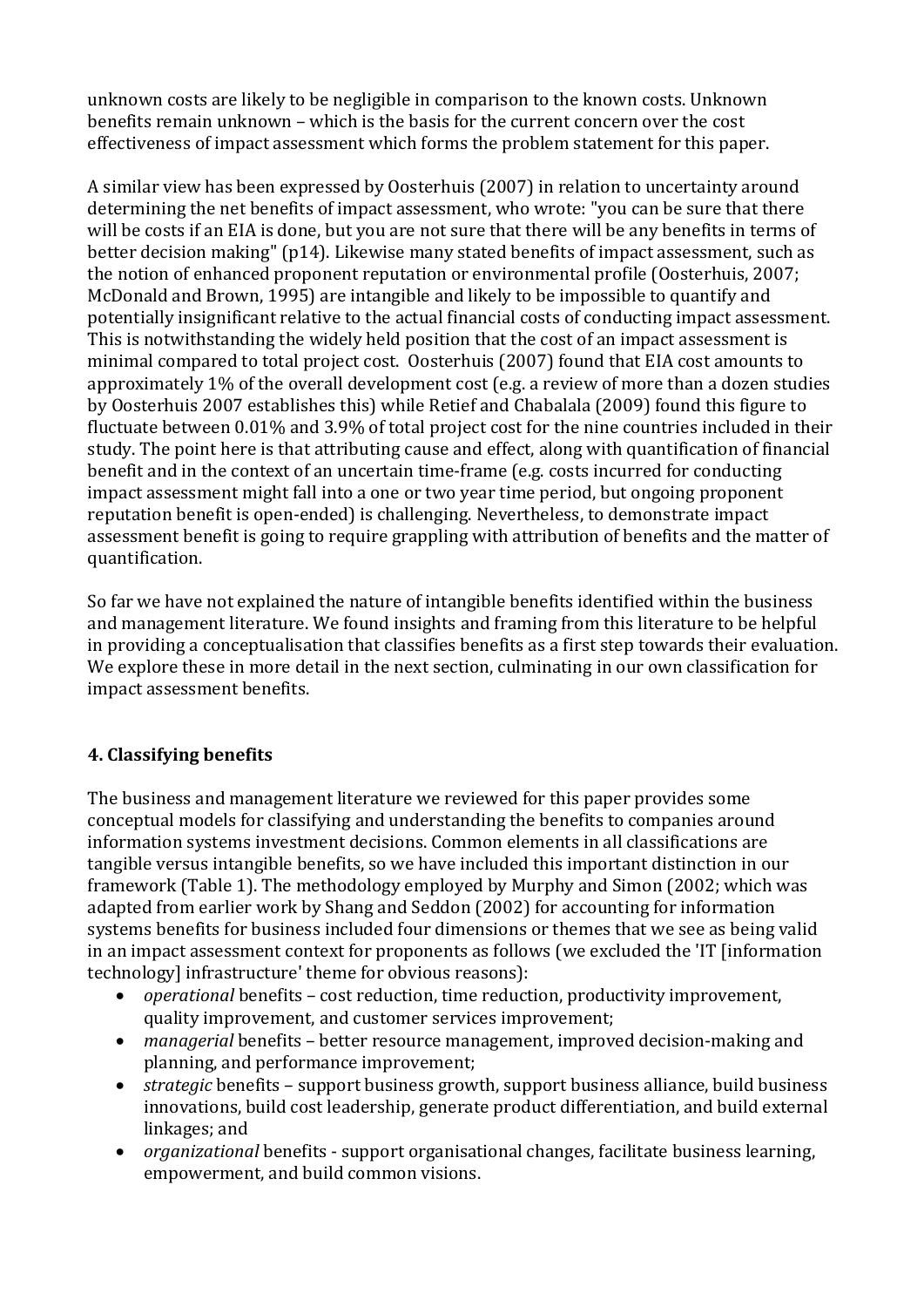Irani and Love (2000) employed a taxonomy based around strategic, tactical and operational classifications (drawn from earlier work of Harris 1996) and noted that strategic benefits are generally intangible and non-financial in nature while operational benefits are more likely to be tangible, even though often also non-financial in nature. There is a clear resonance here with thinking about the nature of strategic forms of impact assessment (e.g. Noble 2000) tending to be more broad-brush and less specific in nature relative to project level approaches. Like the Murphy and Simon (2002) example previously, Irani and Love (2000) outlined multiple sub-points for each of their three classifications. We found a close match in the descriptions for strategic and operational benefits between these two studies, while their 'tactical' classification was suitably encapsulated in the managerial and organisational benefit categories of Murphy and Simon (2002). Table 1 sets out a basic framework for classifying the benefits of impact assessment on this basis.

| <b>Benefit</b><br><b>Dimensions</b> | <b>Tangible</b> | Intangible |
|-------------------------------------|-----------------|------------|
| <i>Operational</i>                  |                 |            |
| Managerial                          |                 |            |
| <i>Strategic</i>                    |                 |            |
| Organizational                      |                 |            |

**Table 1 Benefits classification system**

In the next section we introduce what is already known about the benefits of impact assessment drawn from the literature. This provides an early opportunity to examine the gaps in our knowledge of benefits based on the classification system outlined in Table 1, and also to clarify the gaps which can form the basis for future research. We acknowledge that other evidence of benefits could have been missed from the literature review, and encourage others to remedy any such deficiencies where possible.

# **5. Benefits of impact assessment in the literature**

This section introduces the learning from the extensive body of impact assessment literature and attempts to place it in the framework set out in Table 1. In the literature there are various streams or themes of work that relate to demonstrating the benefits, often implicitly, sometimes explicitly. Firstly there are works addressing the expressed purpose or principles of best practice impact assessment such those as laid out by the International Association for Impact Assessment (IAIA and IEM 1999); these purposes are by definition benefits of some kind, although they are often intangible goals like *sustainable development* (Bond and Morrison-Saunders, 2011) which are difficult to achieve. This tallies with the recently emerged thinking around sustainability assessment - especially the work of Robert Gibson calling for impact assessment to be expressly framed to deliver positive contribution to sustainability through mutual reinforcing gains across all sustainability considerations (e.g. Gibson 2006, 2011, 2013) rather than emphasising only mitigation of adverse impacts. Researchers have grappled with these 'substantive purposes' of impact assessment (Cashmore et al, 2004; Cooper and Canter, 1997; Rozema et al, 2012; van Doren et al, 2013) and acknowledge their contested nature. We note that impact assessment legislation would normally outline the objectives of that particular process within that specific institutional context.

Secondly, there is the seemingly 'interminable' (Cashmore et al 2004) and contested literature on impact assessment effectiveness. Some recent reviews of this material can be found in Chanchitpricha and Bond (2013) and Bond et al (2013) along with criteria grouped according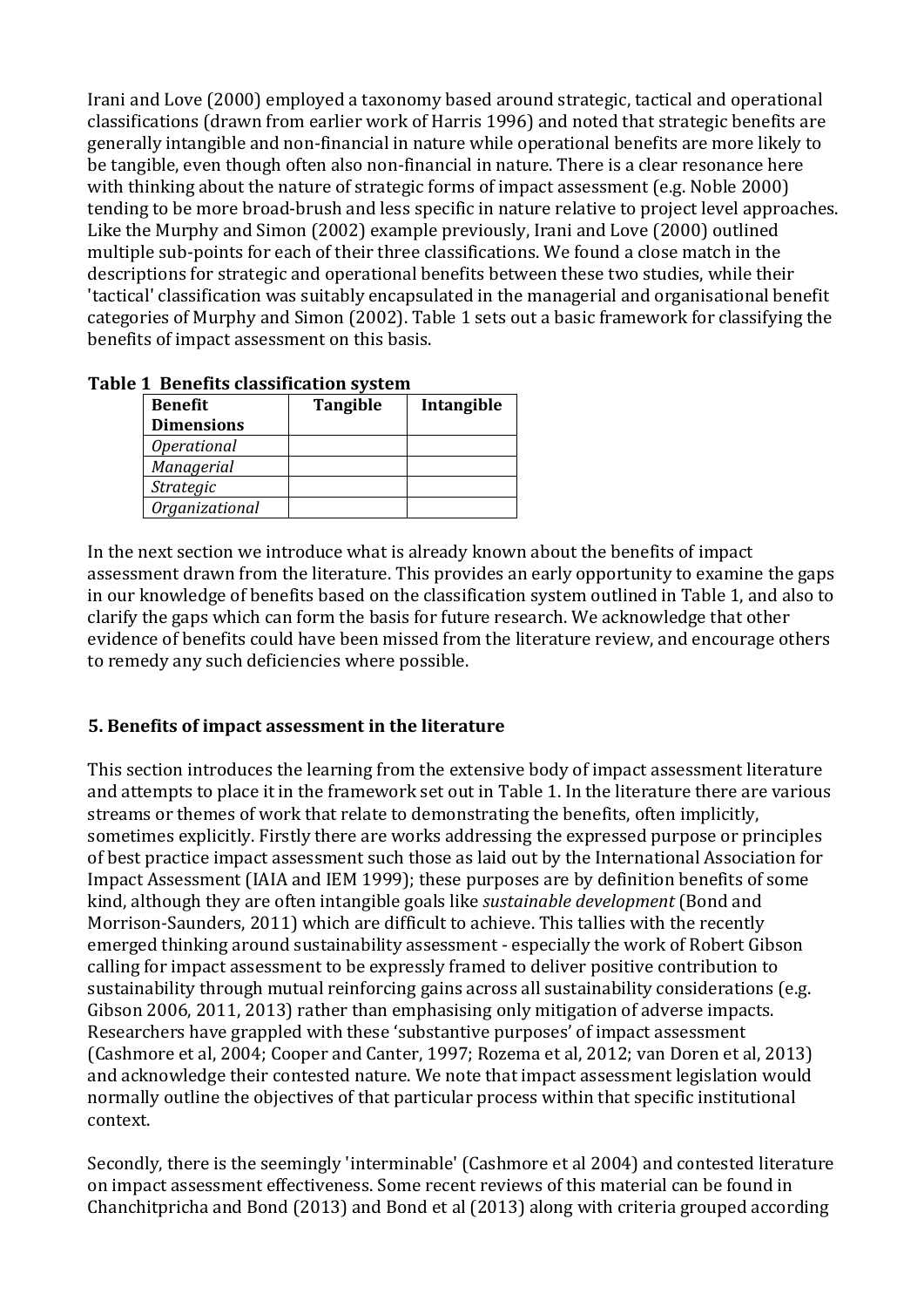to different conceptions of effectiveness that the authors intend might guide evaluation of impact assessment processes or applications to measure impact assessment effectiveness. Some of these criteria are phrased in terms of the benefits that should accrue from impact assessment, for example Chanchitpricha and Bond (2013, p.70) have an effectiveness criterion: "*Institutional and other benefits* — there is strong evidence of better departmental relations, development of otherwise absent expertise, learning, new partnerships and better public–private–voluntary sector communication as a result of SEA/IA when it is implemented in decision making" where benefits are clear; another one is: "Parallel development — the SEA/IA and policy/plan/programme developed alongside one other with considerable crosscutting between the processes" where benefits do not necessarily accrue other than in efficiency terms relative to another way of undertaking the assessment. From a proponent perspective there are benefits to be realized in these notions of impact assessment effectiveness and they are clearly intangible in nature.

Finally, there is the matter of the nature and clarity of impact assessment benefits themselves. Key intended benefits of impact assessment revolve around mitigating adverse effects through designing better development proposals and making better decisions. The notion of better decision-making at the individual proposal level can equally apply to proponents in terms of positive actions such as withdrawal of unsound projects, selection of improved project location, or reformulation of plans (Ortolano and Shepherd, 1995); as well as to government approval decisions, including legitimation of sound development proposals (Ortolano and Shepherd, 1995), setting conditions to provide for appropriate mitigation and management measures, and rejecting proposals demonstrated to be environmentally or socially unacceptable.

Some of the intangible benefits of impact assessment identified in the literature include:

- *involving new and beneficial stakeholders* in the planning and design process for development proposals leading not only to improved decisions but also to reformed public decision-making processes including 'enhanced inter-agency coordination' (Ortolano and Shepherd, 1995, p11), better cooperation among the concerned authorities and the proponent (Oosterhuis, 2007), and changes to power relations between ministries (Ortolano and Shepherd, 1995);
- *increased public involvement and participation* (Oosterhuis, 2007);
- *encouraging the development of enhanced predictive and evaluative models* (McDonald and Brown, 1995);
- *improvements in the environmental profile of proponents* (Oosterhuis, 2007) and 'greening of the boardroom' (McDonald and Brown, 1995, p485) whereby fewer environmentally unsound proposals are initially put forward and there may be redefinition of the goals and responsibilities of proponents (as well as government and professional organisations also involved in impact assessment) arising in the face of the need to conduct impact assessment;
- *higher acceptance of proposed development proposals and fewer conflicts* (Oosterhuis, 2007);
- *time savings* (Oosterhuis, 2007);
- *prevention of costs*, including avoiding unnecessary impact assessments where good project design occurs in concert with effective screening and scoping mechanisms (Oosterhuis, 2007); and
- *stimulating environmental education* within impact assessment stakeholders more generally. [Western Australia is one jurisdiction we are aware of that explicitly identifies the promotion of 'education and awareness in environmental issues'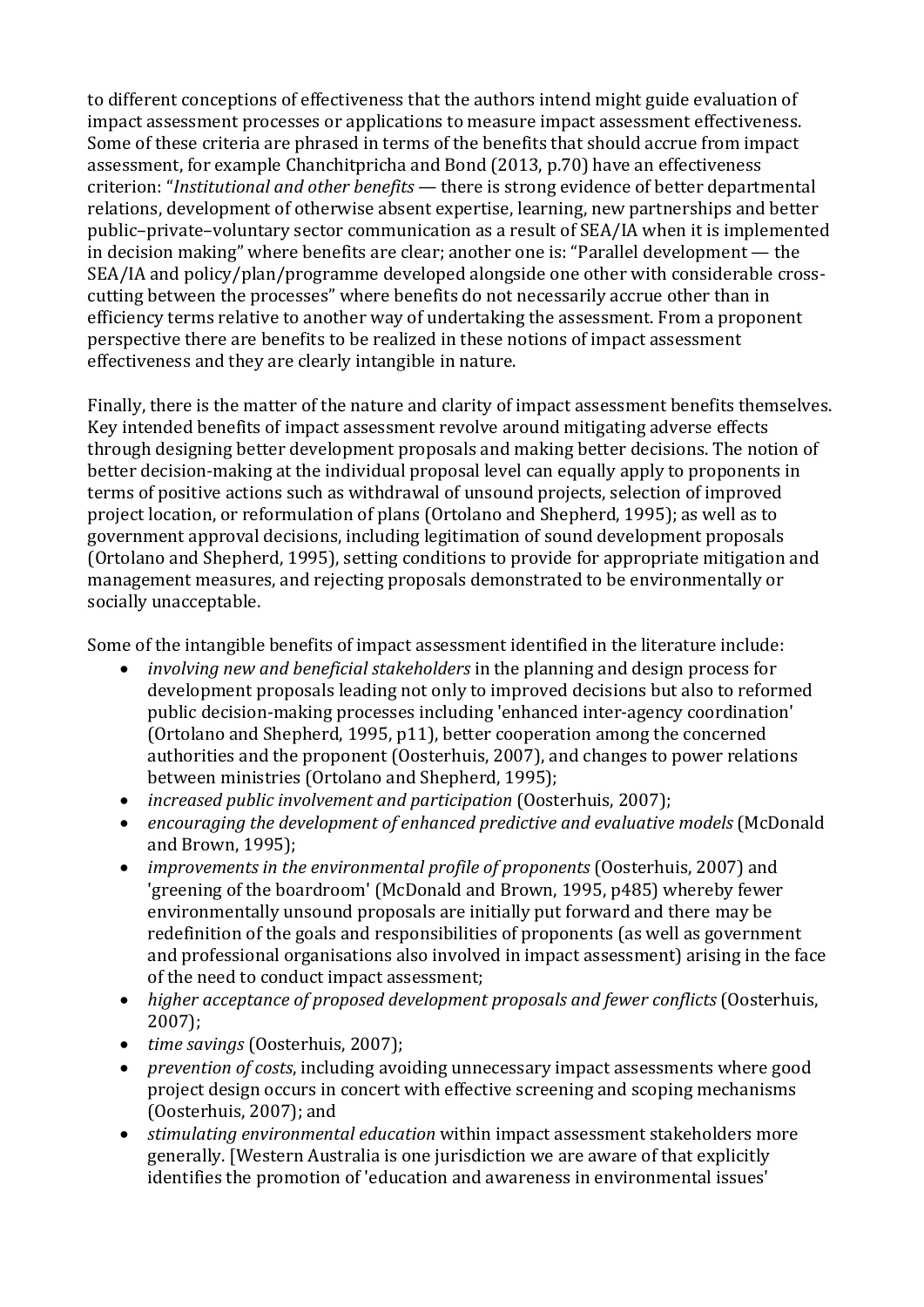(Western Australian Government Gazette 2012, s3(6) as a stated aim of environmental impact assessment].

Table 2 integrates the current known benefits of impact assessment with the benefits classification system from the business and management literature presented in Table 1.

In terms of actually demonstrating the benefits of impact assessment, we note that it is challenging enough to demonstrate the explicitly stated objectives of impact assessment, simply because while monitoring following implementation of development that has undergone impact assessment might measure the environmental and social outcomes attained, there is no available benchmark for the same development without impact assessment. Meanwhile, the intangible benefits attributed to impact assessment above are more difficult to ascertain in the first instance and there is a further challenge in being able to attribute these benefits to the presence of impact assessment, rather than some other influence within a given society. In other words, at the heart of demonstrating the benefits of impact assessment lies the challenge of demonstrating cause and effect. This challenge has spurred its own research field examining counterfactuals (for example, Barker, 1999; Hillier, 2003; Lenihan and Hart, 2004). Finding a way to account for tangible and intangible benefits of impact assessment is central to our framework as addressed in the next section.

| <b>Benefit</b>     | <b>Tangible</b>                                  | Intangible                                                                                                                                                                          |
|--------------------|--------------------------------------------------|-------------------------------------------------------------------------------------------------------------------------------------------------------------------------------------|
| <b>Dimensions</b>  |                                                  |                                                                                                                                                                                     |
| <i>Operational</i> | prevention of costs<br>$\bullet$<br>time savings | higher acceptance of proposed<br>$\bullet$<br>development proposals and fewer<br>conflicts<br>delivery of sustainable development<br>$\bullet$                                      |
| Managerial         |                                                  | involving new and beneficial<br>stakeholders                                                                                                                                        |
| <i>Strategic</i>   |                                                  | stimulating environmental education<br>improvements in the environmental<br>profile of proponents<br>encouraging the development of<br>enhanced predictive and evaluative<br>models |
| Organizational     |                                                  | Institutional and other benefits<br>٠                                                                                                                                               |

**Table 2 Current known benefits of impact assessment**

# **6. Discussion and Conclusions**

So far we have classified benefits drawing on the business and management literature and have made initial attempts to classify the benefits already assessed in the impact assessment literature. There are gaps, largely related to tangible benefits where it may be that some obvious and measurable benefits are not being investigated. Table 2 is also striking in terms of the large number of intangible benefits which we can see, but can't currently measure. However, the business and management literature provides some methods for measuring the intangible benefits.

Tallon (et al 2000) used executives' perceptions as proxy measures for payoffs relating to information systems investment by companies, based on an assumption that perceptual measures of firm performance correlate strongly with more traditional objective measures; as has been demonstrated in earlier studies (e.g. Boyd et al, 1993; Starbuck and Mezias, 1996). The impact assessment studies of Macintosh (2010) and Annandale and Taplin (2003) were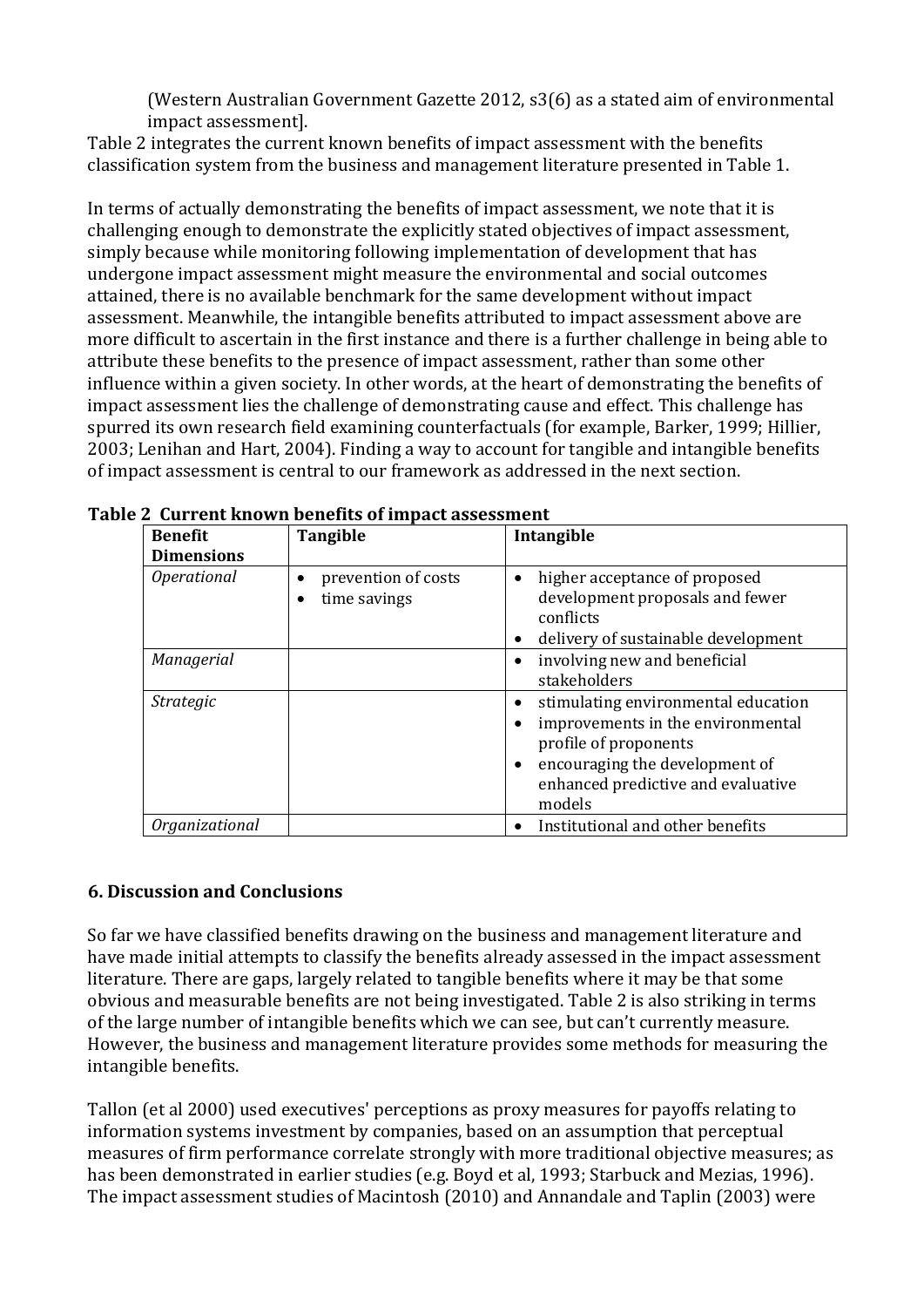founded on surveys or interviews with proponents. In subsequent work, firstly Annandale et al (2004) used the perceptions of managers of companies as a basis for determining the performance outcomes of voluntary environmental protection instruments (specifically corporate environmental reporting and environmental management systems), and secondly Annandale et al (2007) performed a follow-up analysis of the same companies using printed documents and other archival material. In doing so, they verified the earlier findings in the business and management literature that perceptual measures of company executives are an accurate source of performance related information. The methods employed by Annandale et al (2004) and Annandale (2007) could be applied to impact assessment as a means of documenting benefits as perceived by proponents (and also other stakeholders in the process) but the issue of quantification still remains.

Murphy and Simon (2002) noted in their review that for businesses investing in information services, many such projects deliver benefits that cannot easily be quantified. Remenyi (et al, 2007) make the same point stating that: "Intangibles are, almost by definition, hard to measure" (p109), although they remain convinced that: "intangible benefits can make a critical contribution to the success of an organisation" (p29). Similarly, while the majority of sources identified by Oosterhuis (2007) pointed towards net benefits of impact assessment, such conclusions were "usually based on a qualitative assessment rather than on a formal analysis of costs and benefits" (p19).

On the basis that companies are motivated in the main by financial performance, it would be desirable to quantify benefits and express them in financial terms so that they can be truly realised alongside the costs. Here methodological considerations for determining and assessing benefits become paramount. Remenyi (et al, 2007) noted that:

Intangible benefits may often be quantified by using measuring instruments such as questionnaires, but it is quite difficult to make a creditable connection between what can be measured with such devices and the impact on the corporate financial results. This whole area of intangible benefits is one of the major problems that make benefit measurement and management hard (Remenyi et al, 2007, p29).

Despite these inherent challenges, Remenyi (et al, 2007) outline a methodology for helping to assess benefits of information systems investments for business planning purposes. We have cast this methodology into the context of impact assessment by a proponent, and with the intention of such an investigation being carried out as a post-audit or follow-up to impact assessment, as follows:

- Step 1 conceptualize the chain of cause-and-effect benefits arising from engagement in impact assessment (i.e. during design, pre-approval decision assessment activity and implementation of development). [Note: this step could either map out *all* impact assessment benefits, or focus solely on benefits specifically for proponents];
- Step 2 Identify how it will be possible to establish the changes likely to occur as a result of application of impact assessment to a given development scenario, with a focus on the direction of the changes (e.g. will the change represent a cost or benefit to the proponent?);
- Step 3 Consider how the size of the change may be measured;
- Step 4 Measure the size of the change (i.e. through a combination of perceptual and archival sources); and
- Step 5 Put a financial value on the changes that have been observed.

This five step approach could also be applied to other stakeholders in impact assessment, such as regulators or community groups, taking into account that different purposes or outcomes of impact assessment may become the focus as well as different ways of measuring their value. Following the examples of Tallon (et al 2000) and Annandale (et al 2004)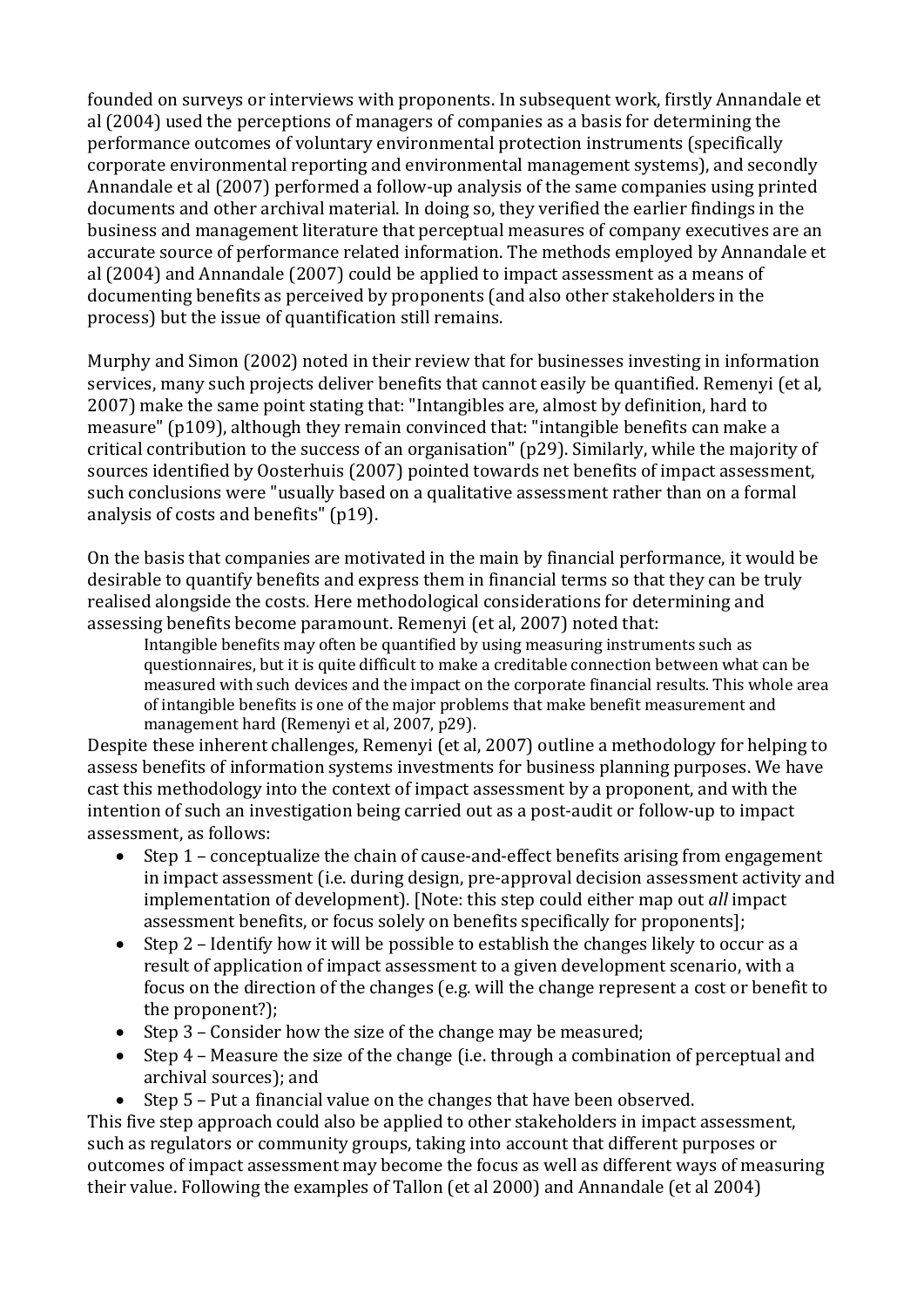previously, Step 4 will require researchers to engage with proponent managers and documentation in the main along with other relevant stakeholders to determine the extent of impact assessment benefits. Regarding Step 5, there are numerous well established techniques already existing within the cost-benefit analysis literature for putting financial values on natural and social phenomena that impact assessment researchers and practitioners have utilised (e.g. Ziller and Phibbs, 2003; Vaughan et al, 2000; Hardisty, 2010; Vega and Alpízar, 2011).

In conclusion, our agenda in this paper is to call for more studies that explicitly demonstrate the benefits of impact assessment to proponents. We have shown that while the community of impact assessment practitioners generally believe that impact assessment is beneficial (to all stakeholders), this message has not often been empirically demonstrated and nor is it obvious to those outside of the impact assessment community. While many of the benefits of impact assessment are intangible, learning from the business and management literature suggests that they can usefully be measured. We have presented a five step methodology for accomplishing this based upon perceptions of managers within proponent agencies in tandem with archival material. Further we have articulated the nature of impact assessment benefits, and their relative tangibility in a simple framework. We now call upon impact assessment researchers and practitioners alike to pursue investigations from practice that will build an empirical database on the small body of existing foundational work, especially that of Annandale and Taplin (2003), for demonstrating the benefits of impact assessment to proponents.

## **References**

- Annandale D, Morrison-Saunders A, Bouma G. 2004. The Impact of Voluntary Environmental Protection Instruments on Company Environmental Performance. Business Strategy and the Environment. 13(1):1-12.
- Annandale D, Morrison-Saunders A, Hughes M. 2007. Measuring the Impact of Voluntary Environmental Protection Instruments: Perceptual vs. Archival Techniques. International Journal of Environment, Workplace and Employment. 3(1): 1-14.
- Annandale D, Taplin R. 2003. Is environmental impact assessment regulation a 'burden' to private firms? Environmental Impact Assessment Review. 23(3): 383-397.
- Barker S. 1999. Counterfactuals, probabilistic counterfactuals and causation. Mind. 108(431):427-469.
- Bartlett R, Kurian P. 1999. The Theory of Environmental Impact Assessment: Implicit models of policy making. Policy & Politics. 27(4):415-433.
- Beike D, Sherman S. 1998. Framing of comparisons in research and practice. Applied and Preventive Psychology. 7(3):161-180.
- Bond A, Pope J, Morrison-Saunders A, Retief F, Gunn J. 2014. Impact assessment: Eroding benefits through streamlining? Environmental Impact Assessment Review. 45:46–53
- Bond A, Morrison-Saunders A, Howitt R. 2013. Chapter 8: Framework for comparing and evaluating sustainability assessment practice. In: Bond A, Morrison-Saunders A, Howitt R, editors. Sustainability Assessment: Pluralism, Practice and Progress. London: Routledge: 117-131.
- Boyd B, Dess G, Rasheed A. 1993. Divergence between archival and perceptual measures of the environment: causes and consequences. Academy of Management Review. 18(2): 204–226.
- Brown A, McDonald G. 1995. From Environmental Impact Assessment to environmental design and planning. Australian Journal of Environmental Management. 2(2):65-77.
- Cashmore M, Gwilliam R, Morgan R, Cobb D, Bond A. 2004. The interminable issue of effectiveness: substantive purposes, outcomes and research challenges in the advancement of environmental impact assessment theory. Impact Assessment and Project Appraisal. 22:295–310.
- Chanchitpricha C, Bond A. 2013. Conceptualising the effectiveness of impact assessment processes. Environmental Impact Assessment Review. 43:65-72.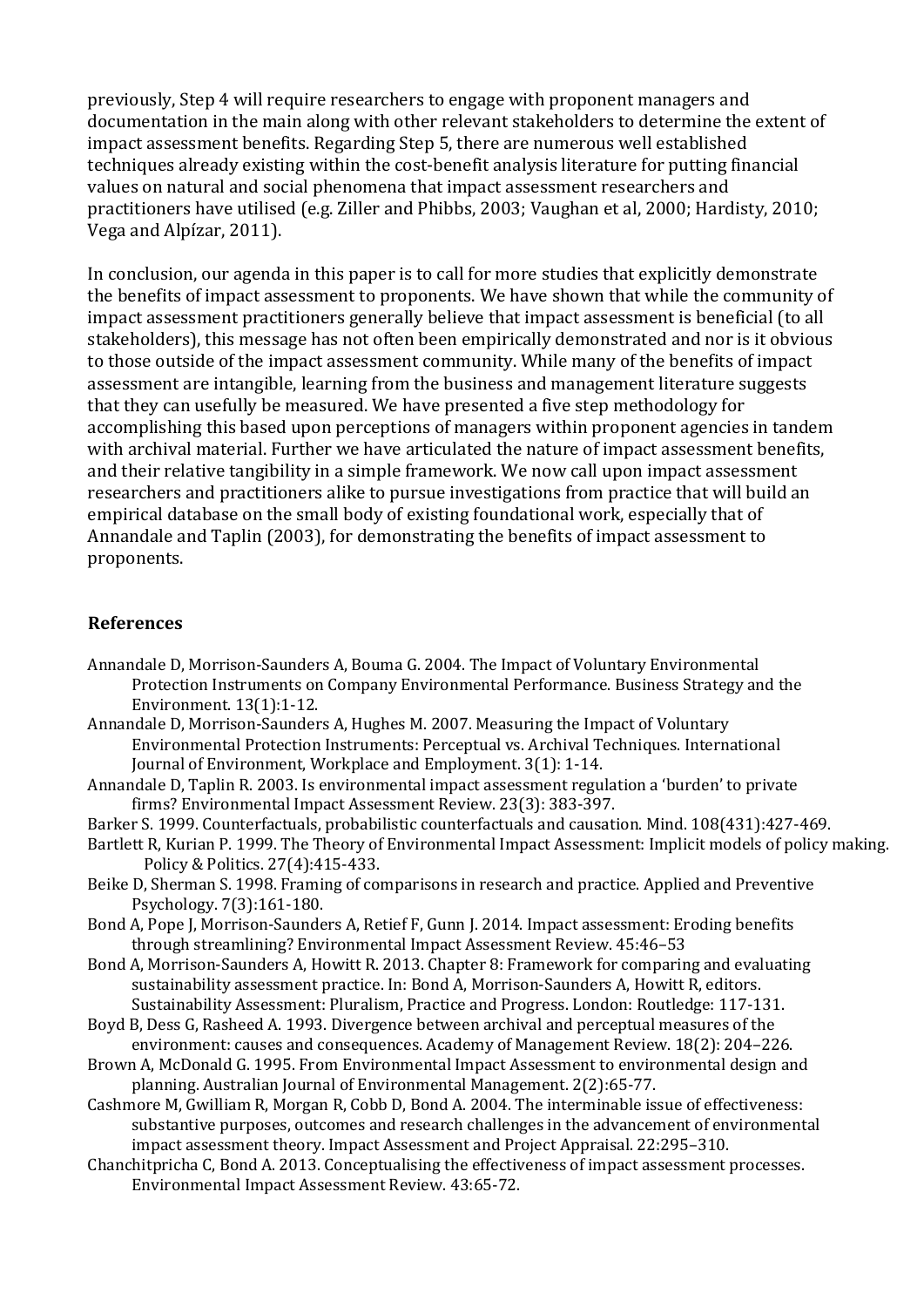- Cooper T, Canter L. 1997. Substantive issues in cumulative impact assessment: a state-of-practice survey. Impact Assessment. 15(1):15-31.
- Elling B. 2009. Rationality and effectiveness: does EIA/SEA treat them as synonyms? Impact Assessment and Project Appraisal. 27(2):121–131.
- European Parliament, Council of the European Union. 2014. Directive 2014/52/EU of the European Parliament and of the Council of 16 April 2014 amending Directive 2011/92/EU on the assessment of the effects of certain public and private projects on the environment. Official Journal of the European Communities. L124:1-18.
- Fuller K. 1999. Quality and Quality Control in Environmental Impact Assessment. In Petts J. editor. Handbook of Environmental Impact Assessment. Volume 2 - Environmental Impact Assessment in Practice: Impact and Limitations. Oxford: Blackwell Science: 55-82.
- Gibson R. 2006. Sustainability assessment: basic components of a practical approach. Impact Assessment and Project Appraisal. 24(3): 170-182.
- Gibson R. 2011. Application of a contribution to sustainability test by the Joint Review Panel for the Canadian Mackenzie Gas Project. Impact Assessment and Project Appraisal. 29(3): 231-244.
- Gibson R. 2013. Why Sustainability Assessment? In Bond A, Morrison-Saunders A, Howitt R. editors. Sustainability Assessment Pluralism, Practice and Progress. London: Routledge: 3-17.
- Hardisty P. 2010. Environmental and Economic Sustainability. New York: CRC Press Taylor & Francis Group.
- Hillier J. 2003. Agonizing Over Consensus: Why Habermasian Ideals cannot be 'Real'. Planning Theory. 2(1):37-59.
- International Association for Impact Assessment, Institute of Environmental Assessment. 1999. Principles of environmental impact assessment best practice. Retrieved 16 January 2013. http://iaia.org/publicdocuments/special-publications/PrinciplesofIA\_web.pdf.
- Irani Z, Love P. 2001. The Propagation of Technology Management Taxonomies for Evaluating Investments in Information Systems. Journal of Management Information Systems. Winter 2000- 2001. 17(3): 161-177.
- João E, Vanclay F, den Broeder L. 2011 Emphasising enhancement in all forms of impact assessment: introduction to a special issue. Impact Assessment and Project Appraisal. 29(3): 170–180.
- Lenihan H, Hart M. 2004. The use of counterfactual scenarios as a means to assess policy deadweight: An Irish case study. Environment and Planning C: Government and Policy. 22(6): 817-839.
- Lev B, Zarowin P. 1999. The Boundaries of Financial Reporting and How to Extend Them. Journal of Accounting Research. 37(2): 353-385.
- Macintosh A. 2010. The Australian Government's environmental impact assessment (EIA) regime: using surveys to identify proponent views on cost-effectiveness. Impact Assessment and Project Appraisal. 28(3): 175–188.
- Macve R, Chen X. 2010. The "equator principles": a success for voluntary codes? Accounting, Auditing & Accountability Journal. 23(7): 890-919.
- Marshall R, Arts J, Morrison-Saunders A. 2005. Principles for EIA follow-up. Impact Assessment and Project Appraisal. 23(3): 175-181.
- McDonald G, Brown A. 1995. Going beyond EIA: Environmental input to planning and design. Environmental Impact Assessment Review. 15(6):483-495.
- Middle G, Clarke B, Franks D, Brown L, Kellett J, Lockie S, Morrison-Saunders A, Pope J, Glasson J, Harris E, Harris- Roxas B. 2013. Reducing green tape or rolling back IA in Australia: what are four jurisdictions up to?. Paper presented at: Impact Assessment the Next Generation. 33rd Annual Meeting of the International Association for Impact Assessment; 2013 May 13–16. Calgary, Canada: IAIA.
- Morgan R. 2012. Environmental impact assessment: the state of the art. Impact Assessment and Project Appraisal. 30(1): 5-14.
- Morrison-Saunders A, Pope J, Gunn J, Bond A, Retief F. 2014. Strengthening impact assessment: a call for integration and focus. Impact Assessment and Project Appraisal. 32(1): 2-8.
- Murphy K, Simon S. 2002. Intangible benefits valuation in ERP projects. Information Systems Journal. 12(4): 301-320.
- Noble B. 2000. Strategic Environmental Assessment: What Is It? and What Makes It Strategic? Journal of Environmental Assessment Policy and Management. 2(2): 203-224.